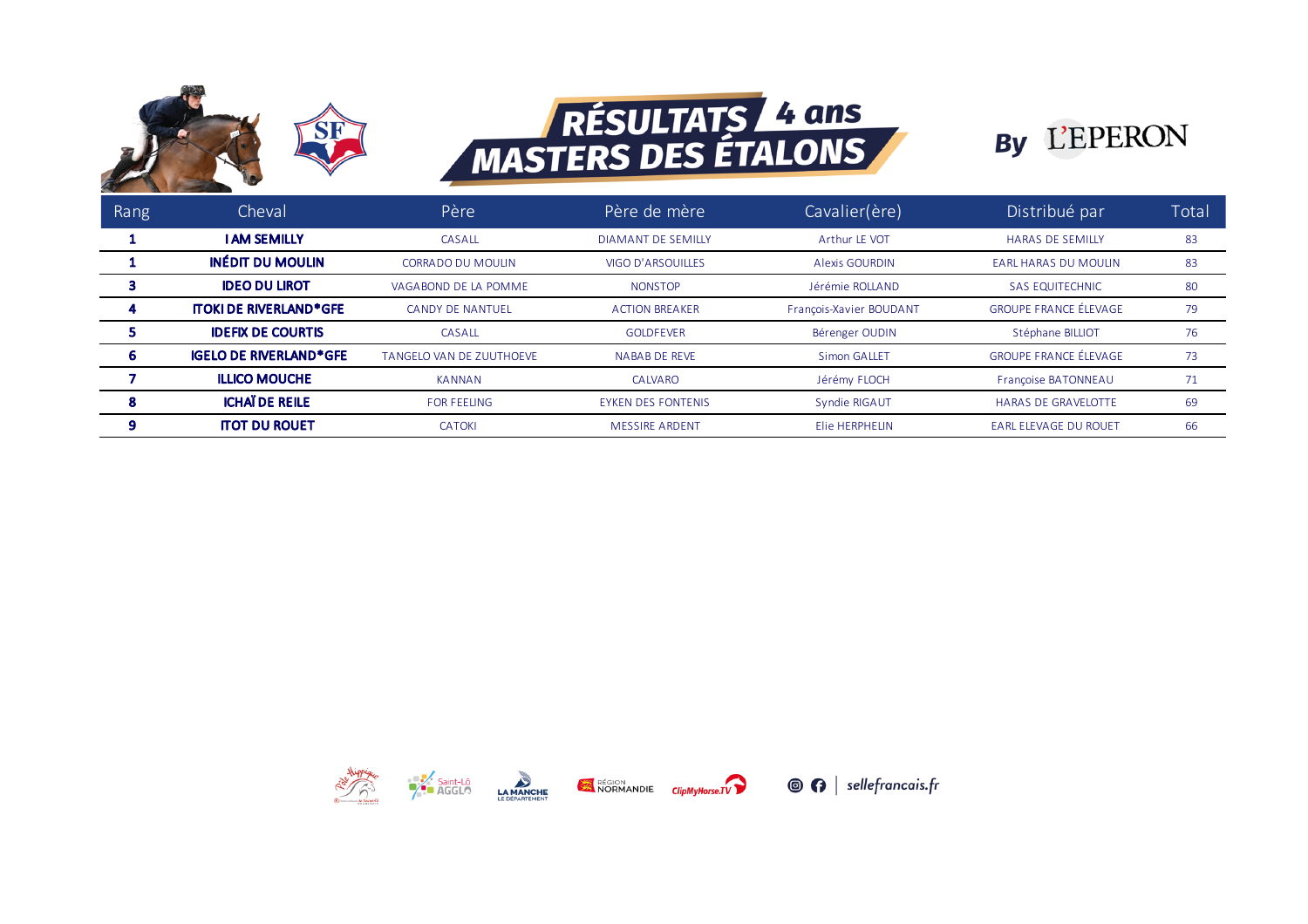

## **RÉSULTATS 5 ans<br>MASTERS DES ÉTALONS**



| Rang         | Cheval                       | Père                            | Père de mère                | Cavalier(ère)          | Distribué par                | Total |
|--------------|------------------------------|---------------------------------|-----------------------------|------------------------|------------------------------|-------|
|              | <b>HAPPY DAY D'ISCLA</b>     | <b>TOULON</b>                   | <b>KANNAN</b>               | Jérémie ROLLAND        | <b>SAS EQUITECHNIC</b>       | 88    |
| $\mathbf{2}$ | <b>HOPTUM DE L'ABBAYE</b>    | MALITO DE RÊVE                  | <b>DIAMANT DE SEMILLY</b>   | Arthur LE VOT          | <b>HARAS DE SEMILLY</b>      | 87    |
| 3            | <b>HIP HOP DE LAUME</b>      | <b>LAUTERBACK</b>               | <b>GALION DE LAUME</b>      | <b>Denis MOREL</b>     | <b>GAEC DE L'AUMERAIE</b>    | 86    |
|              | <b>HOT PLEASURE SEMILLY</b>  | <b>FOR PLEASURE</b>             | <b>DIAMANT DE SEMILLY</b>   | Arthur LE VOT          | <b>HARAS DE SEMILLY</b>      | 85    |
| 5.           | <b>HIGH FIVE MANCIAIS</b>    | VIGO CECE                       | <b>MESSIRE ARDENT</b>       | Manon GEISMAR          | <b>FRANCE ÉTALONS</b>        | 84    |
| 5.           | <b>HITCHCOCK BOIS MARGOT</b> | <b>QLASSIC BOIS MARGOT</b>      | <b>QUAPRICE BOIS MARGOT</b> | Charlotte CARON        | <b>SAS BOIS MARGOT</b>       | 84    |
|              | <b>HERISSON'QUILL</b>        | <b>CONTENDRO</b>                | L'ARC DE TRIOMPHE           | Jérémy FLOCH           | Françoise BATONNEAU          | 83    |
| 8            | <b>HELIOS D'HELBY*GFE</b>    | <b>CORNET OBOLENSKY</b>         | <b>CARTHAGO</b>             | <b>Audrey PARIS</b>    | <b>GROUPE FRANCE ÉLEVAGE</b> | 81    |
| 8            | <b>HOGANN DE KERGANE</b>     | <b>SUNDAY DE RIVERLAND</b>      | ELAN DE LA COUR             | Victor JEGU            | <b>SCEA DE KERGANE</b>       | 81    |
| 10           | <b>HORNET DES GRANGES</b>    | <b>CORNET OBOLENSKY</b>         | KASHMIR VAN'T SCHUTTERSHO   | Thomas ROUSSEAU        | <b>François AUDREN</b>       | 80    |
| 11           | <b>HELL DE TALMA</b>         | <b>OGRION DES CHAMPS</b>        | <b>DIAMANT DE SEMILLY</b>   | Xavier GOUNON          | <b>FRANCE ÉTALONS</b>        | 79    |
| 11           | <b>HUGO D'AUTHOU</b>         | <b>UPSILLON</b>                 | <b>KANNAN</b>               | <b>Francis CLEMENT</b> | <b>HARAS DE GRAVELOTTE</b>   | 79    |
| 11           | <b>HOLLYWOOD DU PARK</b>     | <b>DIAMANT DE SEMILLY</b>       | <b>QUIDAM DE REVEL</b>      | Perig BRIGNON          | <b>Corinne ACARY</b>         | 79    |
| 11           | <b>HORS SÉRIE DU MOULIN</b>  | <b>UNTOUCHABLE</b>              | <b>VIGO D'ARSOUILLES</b>    | <b>Alexis GOURDIN</b>  | <b>EARL HARAS DU MOULIN</b>  | 79    |
| 15           | <b>HANLEY DKS</b>            | <b>KANNAN</b>                   | <b>CUMANO</b>               | Reynald ANGOT          | <b>FRANCE ÉTALONS</b>        | 78    |
| 16           | <b>HALIFAX DE VAINS</b>      | <b>CONTENDRO</b>                | <b>NARCOS II</b>            | <b>Valentin PACAUD</b> | <b>FRANCE ÉTALONS</b>        | 77    |
| 17           | <b>HERALD D'EMERAUDE</b>     | <b>EMERALD VAN'T RUYTERSHOF</b> | L'ARC DE TRIOMPHE           | Claire CHEVALLER       | <b>HARAS D'EMERAUDE</b>      | 72    |